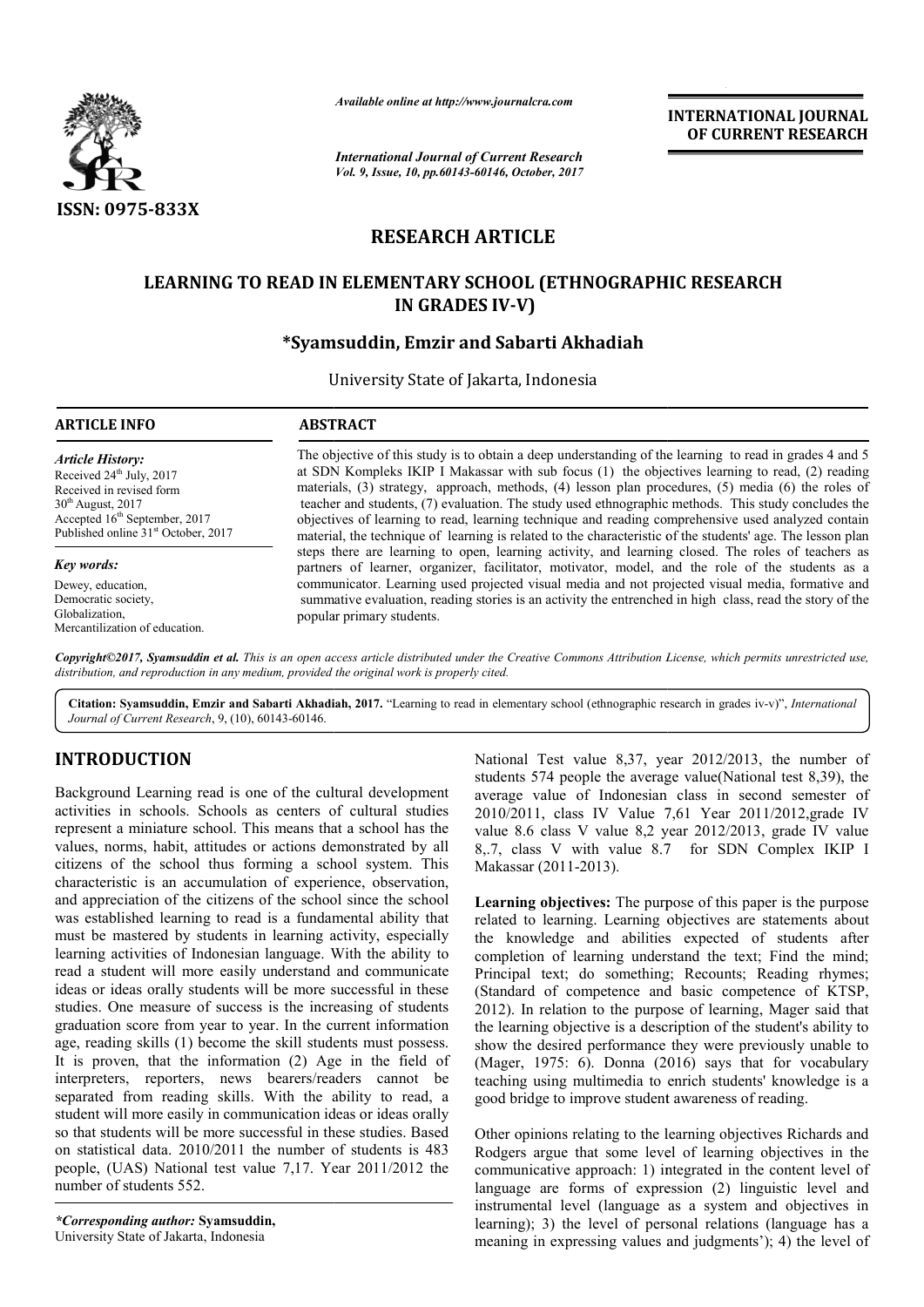learner needs (based on analysis error of learning); 5) the level of extra-linguistic goals (language learning follows the school curriculum (Richards and Rodgers, 2004: 163). The cooperative-learning approach emphasizes the goals rather than the goals of the compositions, develops critical thinking skills and communication skills through interaction (Richards and Rodgers, (2004: 163), Cronton explains the learning objectives are questions about the knowledge and abilities expected of learners after completion of learning, (Cronton, 1989: 56). Learning objectives are design elements that must be determined first before the other elements. Learning objectives can be defined as expectations or measurable changes that occur as a result of learning activities. So the main learning objective is to get information as a hope as a result of learning activities. The follow-up is in the form of activities to conclude, assess, and compare the content of reading. 2. Learning Reading Material The role of teaching materials in a method will be reflected according to the main purpose of the material, for example the material is presented as a form of demonstration or tells facilitating communication between students. The form of material such as textbooks, audiovisual, is also associated with other sources.

The material also involves the ability of the teacher. For example, the ability of teachers in the language or teachers have experience in teaching with the material. Certain designs will implement the role of specific learning materials to support the syllabus and the role of teachers as well as students. The following is an example of a material role based on a communicative methodology. 1) The material focuses on communication skills in interpreting, expressing, and negotiating; 2) the material will focus on understanding, relevant, interesting on the exchange of information, rather than displaying grammatical forms; 3) the material includes a variety of texts with a variety of media, which students can use to develop their abilities through various activities and exercises (Johnson, 2002: 3). In relation to teaching materials Pugh and Rohl say the reading-writing learning material is a children's story Stories of experiences, fun stories, success stories, and neighborhood, stories, and school environments suitable for reading learning ( Pugh and Rohl, 2000: 166).

Teaching materials can help achieve goals, syllabi, and help the role of teachers and students in the learning process (Wright, 1998: 93). So the role of teaching materials can essentially help the achievement of goals, the achievement of the syllabus, and assist the role of teachers and students in the learning process, with materials that directly touch the psychiatric students. 3. Approaches, Methods, and Learning Techniques The term approach, method, and technique many people confuse, while the three terms have differences between one another. Edward M. Anthony in Richards and Rodgers provides an understanding of the difference approach or approach, method or method, and technique or technique (Richards and Rodgers, 2004: 30). However, these three terms are closely related. This means the technique is the implementation of the method in accordance with the underlying approach. Approach, Richards and Rodgers provide the following insight: ". An approach is a set of correlative assumptions dealing with the nature of language teaching and learning". An approach is axiomatic. The approach is a set of axiomatic assumptions about the nature and nature of language, language teaching and language learning (Richards and Rodgers, 2004: 30). Furthermore, it says Method is an overall plan for the orderly presentation of the language

material. All of which is based upon, the selected approach. An approach is axiomatic. A method is procedurally (Richards and Rodgers, 2004: 30). This means a thorough plan method of presenting the language teaching material on a regular basis and based on a chosen Approach. If the approach is axiomatic, then the method is procedural. It means to say that... A technique is the implementation of which the actually takes place in the classroom ... to accomplish an immediate objective. Technique must be consistent with an approach as well. It means that techniques are implantation, that is, what actually happens in the classroom to achieve specific goals (Richards and Rodgers, 2004: 28), Techniques must be in harmony with the method, and therefore it should not conflict with approach. In other words, technique is the translation of the method, while the method is the elaboration of the approach. 4. Learning Reading Activities Learning activities are the designs contained in the syllabus and in line with the objectives of learning that have been established and what competencies to be achieved in learning Here is one example of learning activities in Cooperative Language Learning approach by Coelho In Richards and Rodgers describes three types of learning activities in this approach: 1) skills development and mastery of facts; 2) jigsaw , example ,activities at the time of distinguishing facts and opinions; 3) cooperative projects, topics / resources were chosen by students-discovery learning (Richards and Rodgers, 2004: 197- 198) and other views of Oisen and Kagan in Richards and Rodgers describe learning activities: 1) interviews; 2) roundtable,3) Think-Pair-Share; 4) Solve-Pair-Share, and 5) Numbered Head (Richards and Rodgers, 2004: 199).

When studying the curriculum of learning activities in the curriculum model KTSP is designed to provide a learning to experience That involves mental and physical processes through the interaction of students with students, students with teachers, the environment, and other learning resources in the context of achieving basic competencies (Curriculum KTSP, 2012: 584). Learning activities in question can be achieved through the use of a variety of learning approaches and student-centered. Learning activities contain life skills that need to be mastered by learners. 5. Reading Media Reading Learning media is basically a tool that can facilitate learning. In reading learning, learning media can be images (maps, tables, charts, charts, etc.), foreign films, literary and nonliterary texts. The function of the media is to clarify the students' understanding in understanding the information being read. From the above explanation, it can be concluded that the function of media in reading learning is very important. By using the media, students will be interested and easy in understanding the information. 6. The Role of Teachers and Students in Learning Role in a method is related to several issues, as follows by Richard and Rodgers, the potential roles and responsibilities of teachers are numerous and varied. Some of the roles of teachers and students are asymmetrical, such as conductors at an Orchestra show, therapists and patients, and coaches and players. But in a contemporary view the relationship of teacher and student roles is more symmetrical like friends with friends, colleagues with colleagues. This means that the teacher's role is reflected both from the purpose and from a method and learning theory. Equally, important is the teacher acting as the creator of a fun and exciting classroom atmosphere reducing feelings of distress or fear, (Richard and Rodgers, 2001: 136). In addition, teachers also have an important role as leaders of class activities that student's different needs and interests. In relation to the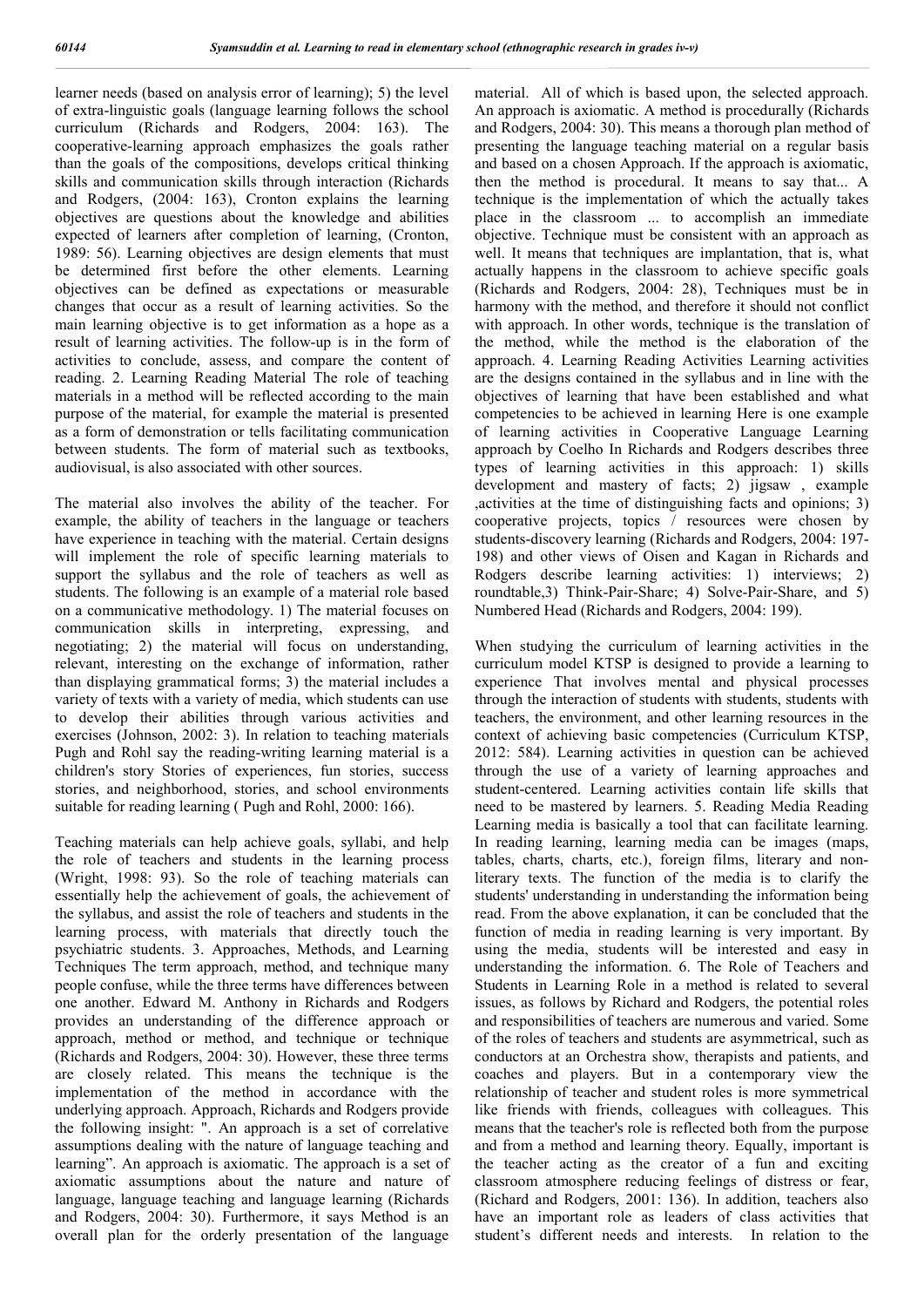teacher praise, Acknowledgements, that the role of teachers is very important. To help the subject learn to develop literacy skills, through learning centered on the subject of learning, oriented both to process and purpose, in situations and conditions that arouse interest and literacy, teachers should be able to act as learning partners, motivators, facilitators, and evaluates as well The general roles as a teacher. However, the important role is as a mental agitator, who always incites, traverses, activates the overall mental state of the subject's psychological learning towards the formation of plural intelligence and high-level literacy in order to build a human being as independent, independent, independent and (Pugh and Rohl, 2000: 60) So the role of students in addition to the reader as well as a good communicator Oral (receptive) and written (productive). 7. Evaluation in Reading Learning Evaluation is a standard instrument designed to assess a child's ability to benefit from formal instruction in reading. The extent to which they predict success in learning to read. That is, making a score on the test itself, should show what can be expected in reading achievement during the first year or formal reading instruction (Athur W. Heilman, (1972: 38).

Routman says that most of the evaluations that have been used in holistic language learning evaluations are informal evaluations. Observations and decisions made by teachers, especially on the learning process are the most valid tools for collecting and analyzing data on learning (Routman 1991: 307). In PP no. 19 of 2005 on National Education Standards Chapter I paragraph 17 assessments is the process of collecting and processing information to measure student achievement results. So evaluation is teacher activity begins by collecting data (test) to make decision to progress learn to read student.

## **MATERIALS AND METHODS**

This study uses the method of ethnography according to James P. Spradley with a gradual step forward consisting of twelve steps, namely (1) Setting an informant; (2) interviewing an informant; (3) make an ethnographic note; (4) asking descriptive questions; (5) conducting interview analysis; (6) make domain analysis; (7) ask structural questions; (8) make a taxonomic analysis; (9) asking contrast questions; (10) make component analysis; (11) find cultural themes; (12) wrote an ethnography. Research data are curriculum, syllabus, material or teaching materials, evaluation tool, recording of learning process of reading Indonesian language, field note, and result of interview used in teaching and learning activity on reading learning Indonesian class IV and V at SDN IKIP I Makassar Complex. Technique of collecting data is done by observation, interview, field note, document study, observation process of reading learning activity. Data analysis was done by means of domain analysis, taxonomic analysis, component analysis, theme analysis and the discovery of cultural theme. The examination of data validity is done by examining data credibility, tranferability, dependability, and confirm ability.

## **RESEARCH FINDINGS**

Based on the results of research, then submitted research findings related to the process of learning to read as follows: 1. Learning Reading Objectives The purpose of learning to read on high school students SDN Complex IKIP I Makassar refers to the standard competence and basic competence KTSP 2012, there are generally four purposes, namely: 1) Understanding the text, instructions for use, meaning of words; 2) Understanding the text through intensive reading, loud reading and poem reading; 3) Finding the main thoughts of the text; 4) Do something; 5) read the poem.

**These goals** are still more concretely pursued by the teacher, such as: 1) activating and improving speaking skills (back story); 2) striving for future reading skills / skills to be applied to writing (rewriting); 3) graduation or graduation is acceptable in achieving schools. 2. Materials, Strategies and Learning Media Reading The role of the material in a method will be reflected according to the main objectives of the teaching materials, the examples of the texts containing instructions, texts containing instruction manuals, Indonesian dictionaries, rather 150 to 200 word texts, and literary texts And poetry.of (Buku Bina Bahasa Indonesia 4A) (KD-KTSP, 2012 Class IV). To enrich and develop the existing materials in the basic competence of the Indonesian language, teachers take learning materials IPS, IPA, Civics, newspapers or magazines as a source of learning.

**The strategies** used in reading learning are, (1) cognitive strategies, for example by comparing two texts in terms of content, (2) meta-cognitive strategies, such as learning (student), monitoring of self-development, Make plans; (3) resource management strategies, such as designing time and place of learning. In addition to these strategies, in the learning process using methods such as methods, methods, lectures, frequently asked questions, demonstrations, discussions, simulations. Further media used in reading learning in Indonesian language, namely: Package books, newspapers, magazines, display boards, the black board. White board. Electronic media, namely computer, LCD, and OHP. 3. The Role of Teachers and Students in Reading Learning The role of teachers in learning Indonesian language in the students of grade IV and V SDN IKIP I Makassar Complex as follows: 1) the teacher gives an example of how to read the right; 2) teachers monitor student activities; 3) teachers as facilitators; 4) the teacher as an innovator; 5) teachers as mentors or advisers. The role of the student as a teacher-and-student talk partner, acting as a model, facilitator, and motivator for other students, also acts as a reader and writer.

**Evaluation and Assessment of reading:** Evaluations and assessments developed in reading learning in primary school are tailored to the indicators to be achieved, through evaluation of results and process evaluation. Evaluation results include formative evaluation and summarize evaluation using oral, written, and action tests. Evaluation of the process includes evaluation of indicators, on learning to plan, management of learning processes, and evaluation of learning outcomes.

#### **Conclusion**

Based on the findings and discussion of research on the focus and sub focus of research, the conclusions of this study are summarized as follows:

• The learning objectives of reading in class IV and V still based on the standard of competence and basic competence, in grade IV more emphasis on reading technique and reading comprehension, While in class V the emphasis is on comprehension aspects of reading content. (a) using instructional language, (b) operational verbs, (c) formulating what the student will do, (d) Bloom's taxonomy formula, example: cognitive, effective, psycho motor; 2) Learning to read material,